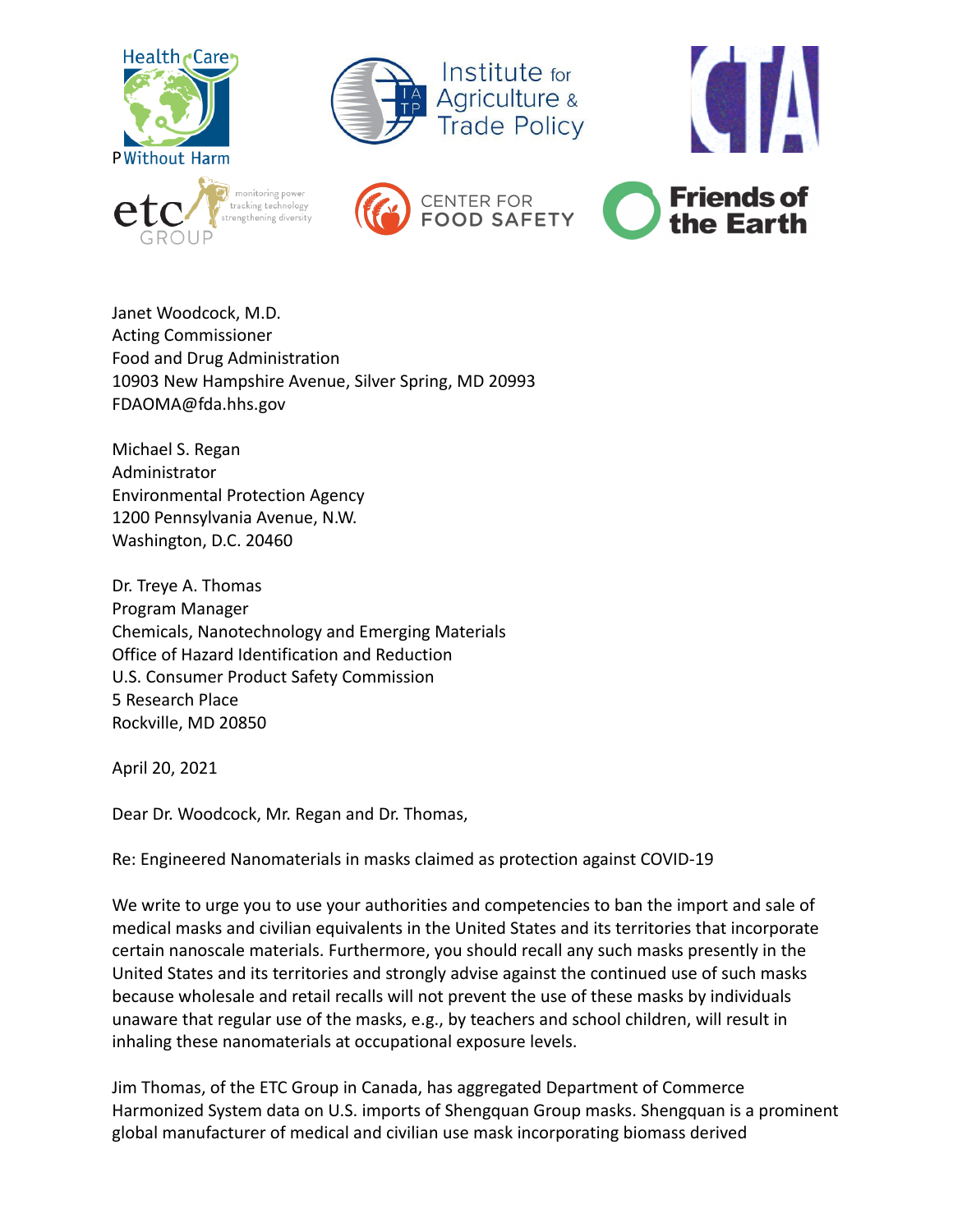nanographene. Mr. Thomas estimates that companies including Shengquan USA, SQ Medical, Shengquan Canada, Aussino, Dolbec International, BP Exploration and others have imported into the U.S. over 600 million masks from Shengquan New Materials company since the beginning of the pandemic.<sup>1</sup> We attach an Excel spreadsheet with Mr. Thomas's Harmonized System data and his aggregation calculations. (Attachment 1) Shengquan masks incorporating nanographene "heal fiber" are not always advertised as such, so it is impossible to determine what percentage of the masks incorporate nanographene. The certificate of registration by one importer of the Shengquan masks explicitly notes that the certificate does not constitute Food and Drug Administration approval of the mask.<sup>2</sup> However, Shengquan states in its marketing materials that its nanographene masks provides "equivalent protection" to that of National Institute for Occupational Safety and Health (NIOSH) certified masks and implies its imported masks are FDA approved.

We make this request in the full recognition that mask wearing continues to be a public health measure of critical importance as we enter the fourth wave of COVID-19. However, recent events concerning masks that incorporate antimicrobial nanomaterials provide evidence of the urgent need for you to take precautionary actions for imported masks that have not undergone pre-market safety reviews and post-market surveillance.

On April 2, Health Canada issued an advisory, "Face masks that contained graphene may pose health risks" due to the inhalation of nano-scale graphene particles." <sup>3</sup> Canadian TV disclosed that the masks entered Canada through a misstep on the supply chain, along with an emergency order to facilitate COVID-19-related supplies, so the masks were subject to very little oversight. The FDA spokesperson Audra Harrison contradicted the company claim that its masks had "passed the United States FDA certification." The FDA told CTV that there's no such thing as an FDA certification. In fact, they had to send letters to several mask manufacturers telling them to stop making such claims. The FDA hasn't authorized any graphene-coated masks and "is unaware of any face masks with graphene being legally marketed or distributed in the U.S. at this time. In the U.S., any devices that include drugs, biologics [biological materials] or additives such as graphene... require FDA's specific review and marketing authorization," she said. 4

On April 6, five weeks after Belgian authorities recalled masks containing nano-scale titanium dioxide and silver particles, four European and Canadian non-governmental organizations wrote to the President of the European Union Commission, the European Parliament, the Executive Director of European Chemical Safety, and the Commissioner of the Directorate General of Health and Food Safety to urge them to ban the import and sale (physical or electronically

1

2

4

https://www.amazon.com/SHENGQUAN-2021-Disposable-Face-Masks/dp/B08WZ99VWY/ref=sr\_1\_7?dchild=1&ke ywords=SHENGQUAN&qid=1617997825&sr=8-7

https://cdn.shopify.com/s/files/1/0286/5171/6682/files/SQMS\_-\_Certificate\_of\_FDA\_Registration\_a71022ff-0a60- 46d0-9b95-c74242fe4cd2.pdf?v=1112431288921580820

<sup>&</sup>lt;sup>3</sup> <https://healthycanadians.gc.ca/recall-alert-rappel-avis/hc-sc/2021/75309a-eng.php>

[https://montreal.ctvnews.ca/recalled-masks-were-worn-by-thousands-of-quebec-kids-feds-say-import-rule-wasn-t](https://montreal.ctvnews.ca/recalled-masks-were-worn-by-thousands-of-quebec-kids-feds-say-import-rule-wasn-t-followed-1.5388068)[followed-1.5388068](https://montreal.ctvnews.ca/recalled-masks-were-worn-by-thousands-of-quebec-kids-feds-say-import-rule-wasn-t-followed-1.5388068)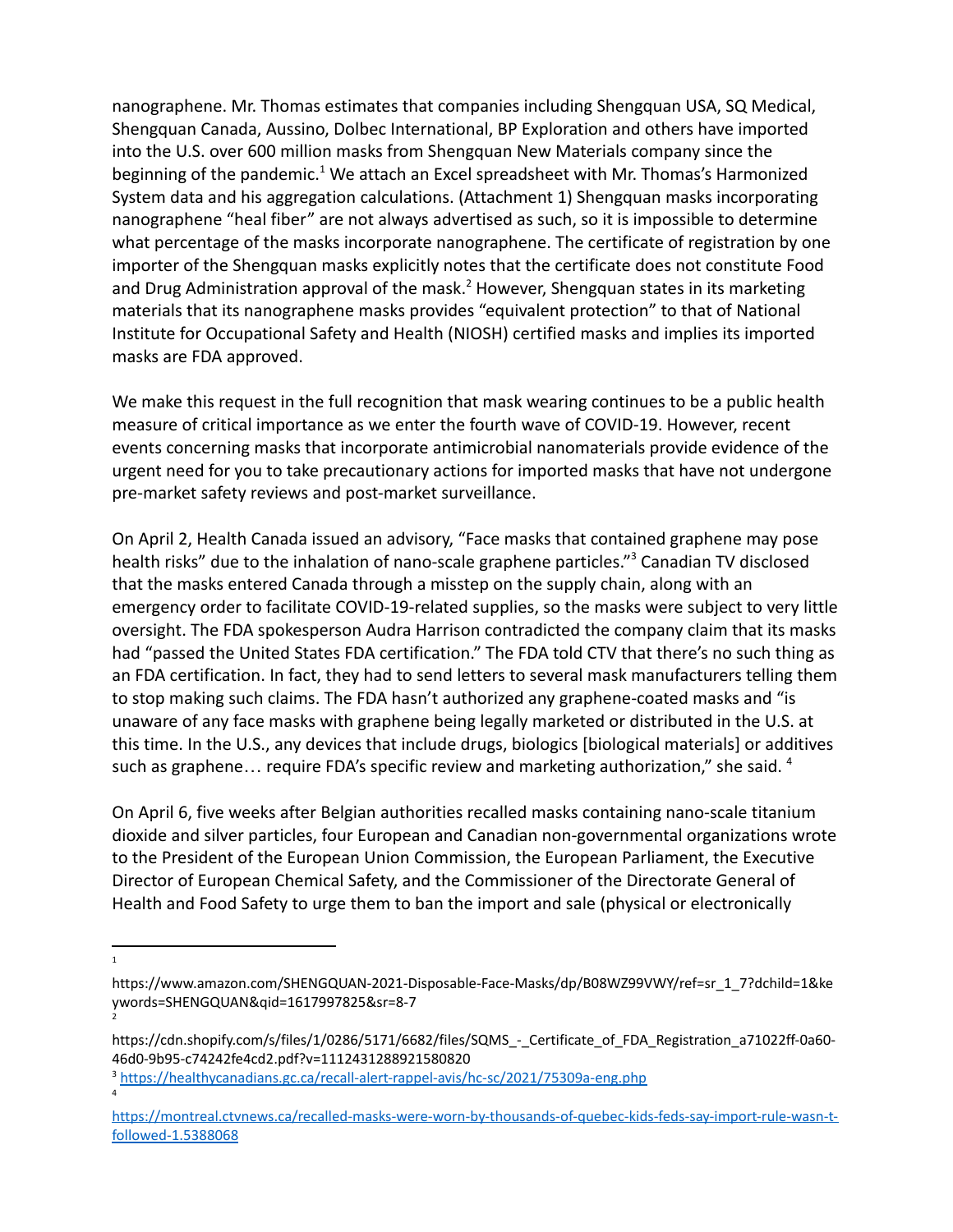mediated) of the masks labeled as containing nanographene or biomass graphene.<sup>5</sup> On February 20, the Shengquan Group boasted that EU President Ursula von der Leyen was shown in a photo wearing one of their biomass graphene masks (FFP2).<sup>6</sup> According to the company, its FFP2 masks have a "protective effect [is] equivalent to N95 mask which certified by National institute of Occupational Health and Safety."<sup>7</sup>(sic)

On April 13, the city of Nancy and Nancy urban district in France recalled millions of products containing nanographene, following Canadian authorities' decision.<sup>8</sup>

On April 15, the Spanish Agency for Medicines and Health Products issued a report calling for the cessation of marketing and use of graphene IIR surgical masks manufactured by Shandong Shenquan New Materials Co. Ltd, China.<sup>9</sup> The Spanish Agency is conducting research on the safety of the nanographene masks and recommends cessation of the use of surgical masks containing graphene.

The Shengquan Group claims to be able to produce 3 million masks per day from biomass graphene.<sup>10</sup> The company has exported at least 74 shipments of its nanographene masks, with the brand name "heal fiber" to the U.S., mostly through its own U.S. subsidiary but also through global medical supply sourcing companies, such as Microbridges, based in Virginia. In February, the Shengquan Group announced it had developed a material, trade marked as "Nano VTS" that claims to kill 100% of three coronaviruses, including COVID-19.<sup>11</sup>

Although EPA has conditionally registered one nanosilver product, HeiQ AGS-20, the conditional use permit was for a textile preservative against mildew and mold $12$  and it has registered another nanosilver product NSPW Nanosilver, also as a textile preservative.<sup>13</sup> The HeiQ respirator that had been approved by the FDA is no longer approved.<sup>14</sup> To our knowledge, with

<sup>5</sup> <https://www.ciel.org/wp-content/uploads/2021/04/Final-nanographene-sign-on-letter.pdf>

<sup>6</sup> <http://e.shengquan.com/index.php?m=content&c=index&a=show&catid=19&id=240>

 $<sup>7</sup>$  Ibid.</sup>

<sup>8</sup> https://infodujour.fr/societe/48267-nancy-precautions-a-propos-des-masques-contenant-du-graphene

<sup>&</sup>lt;sup>9</sup> La AEMPS informa sobre el cese de comercialización y utilización de las mascarillas quirúrgicas tipo IIR con grafeno fabricadas por Shandong Shenquan New Materials Co. Ltd, China

https://www.aemps.gob.es/informa/notasinformativas/productossanitarios/seguridad-3/2021/la-aemps-informa-s obre-el-cese-de-comercializacion-y-utilizacion-de-las-mascarillas-quirurgicas-tipo-iir-con-grafeno-fabricadas-por-sh andong-shenquan-new-materials-co-ltd-china/

<sup>11</sup> <sup>10</sup>https://nm.manufacturer.globalsources.com/si/6008852295560/CompanyProfile.htm?state\_filt=CN\_CNFUJ?sourc e=GSOLHP\_Top20\_Trending\_2

<sup>12</sup> https://www.prnewswire.com/news-releases/newly-released-antiviral-fabric-from-sq-group-kills-covid-19-virus-30 1225627.html

https://www.federalregister.gov/documents/2012/02/22/2012-3928/pesticide-product-registrations-conditional-a pproval

<sup>14</sup> <sup>13</sup> https://www.epa.gov/pesticides/epa-registers-new-nanosilver-active-ingredient-materials-preservative

https://www.fda.gov/medical-devices/coronavirus-disease-2019-covid-19-emergency-use-authorizations-medical-d evices/personal-protective-equipment-euas#appendixa Date authorization revoked: 10/15/2020 HeiQ Materials AG Respirator number HVB-FFP2-01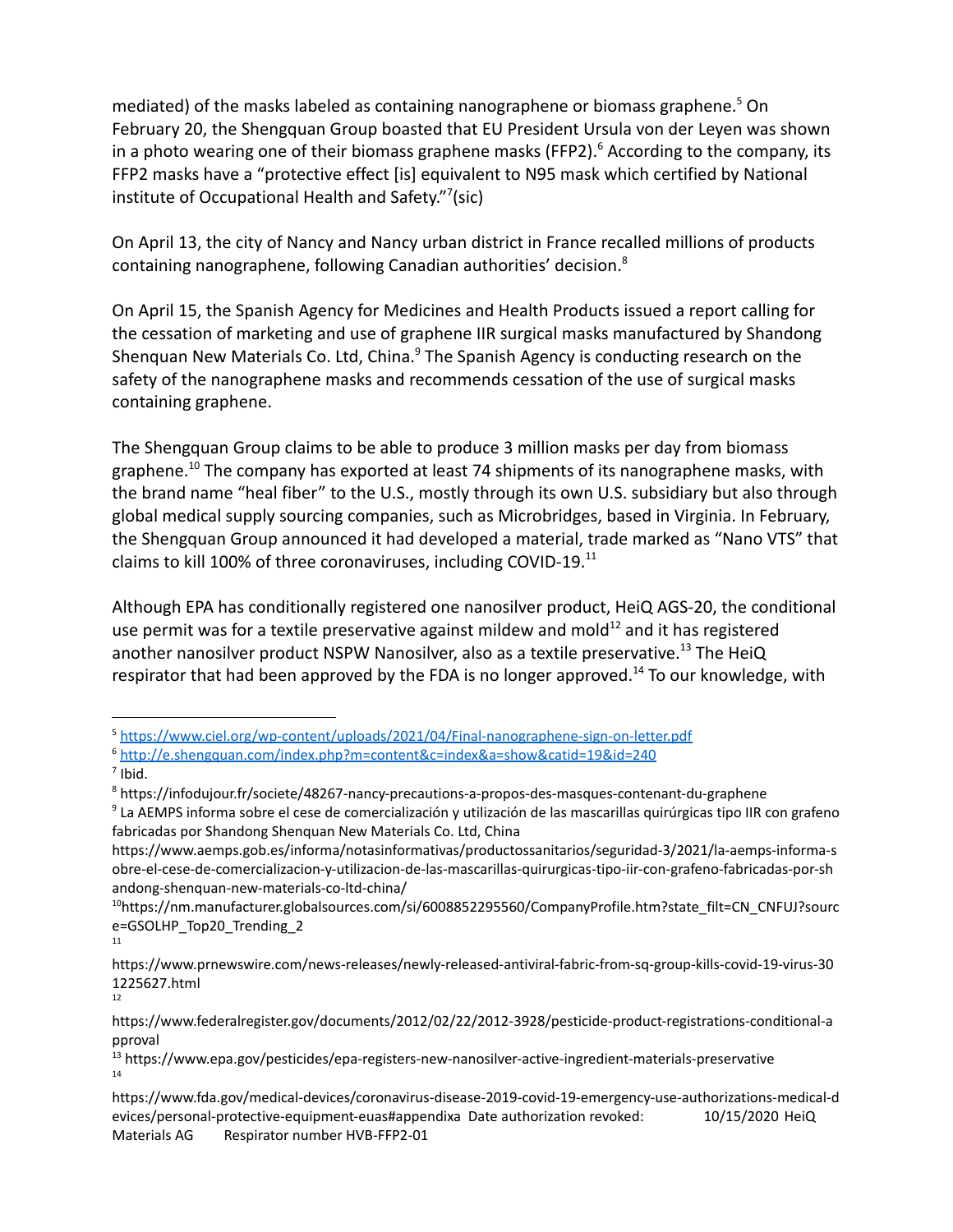the exception of the revoked HeiQ authorization, none of your agencies has issued a conditional use permit or conducted a voluntary consultation with manufacturers of nanotechnology enabled textiles for use in masks, whether for medical personnel or for civilians. Nonetheless, a large portion of masks sold have been identified as using nano materials, which are apparently not approved for use in masks.<sup>15</sup> However, the Wall Street Journal did report that in addition to the HeiQ respirator, a large number of N95 masks were rejected by the FDA for not meeting standards, reducing the number of mask importers from 80 companies to only 14, and some of these rejected mask companies contain nano in their names.<sup>16</sup> More than 1,300 Chinese medical-device companies that registered to sell protective gear and other equipment in the U.S. during the coronavirus pandemic listed as their American representative a purported Delaware entity CCTC that uses a false address and nonworking phone number, according to a Wall Street Journal analysis.<sup>17</sup> The Shengquan Group is one of those companies that used CCTC.

We believe that the scientists in your agencies are fully aware of the potential toxicity of nano silver, nanocopper and nanographene as used in masks. Still, we would point you to a 2018 review of studies on the toxicity of nanographene in ACS Nano. The authors conclude that "based on the scarce available evidence, it cannot be excluded that some forms of graphene will be as potent a toxicant as carbon nanotubes".<sup>18</sup>

We strongly support the wearing of masks to protect against COVID-19, but the masks must all use properly registered ingredients and not be toxic to the masks' users.

We urge you to withdraw these potentially toxic nanographene, nano silver and nano copper masks from the U.S. market.

Sincerely,

Jaydee Hanson, Policy Director, International Center for Technology Assessment & Center for Food Safety, [jhanson@centerforfoodsafety.org](mailto:jhanson@centerforfoodsafety.org)

<sup>&</sup>lt;sup>15</sup> See list of nano masks identified by Center for Food Safety in summer of 2020. These masks were previously reported to CPSC and EPA.

<sup>16</sup> https://www.centerforfoodsafety.org/blog/6201/know-the-health-risks-before-investing-in-an-antimicrobial-nanosilver-mask-and-what-to-buy-instead

 $17$ [https://www.wsj.com/articles/fda-pulls-approval-for-dozens-of-mask-makers-in-china-11588873151?mod=article\\_i](https://www.wsj.com/articles/fda-pulls-approval-for-dozens-of-mask-makers-in-china-11588873151?mod=article_inline) [nline](https://www.wsj.com/articles/fda-pulls-approval-for-dozens-of-mask-makers-in-china-11588873151?mod=article_inline)

[https://www.wsj.com/articles/over-1-300-chinese-medical-suppliers-to-u-s-including-mask-providersuse-bogus-reg](https://www.wsj.com/articles/over-1-300-chinese-medical-suppliers-to-u-s-including-mask-providersuse-bogus-registration-data-11591991270) [istration-data-11591991270](https://www.wsj.com/articles/over-1-300-chinese-medical-suppliers-to-u-s-including-mask-providersuse-bogus-registration-data-11591991270)

<sup>&</sup>lt;sup>18</sup> Bengt Fadeel, et al. Safety Assessment of Graphene-Based Materials: Focus on Human Health and the Environment ACS Nano 2018, 12, 11, 10582–10620 Publication Date: November 2, 2018 https://doi.org/10.1021/acsnano.8b04758 See also:

Ou, L., Song, B., Liang, H. et al. Toxicity of graphene-family nanoparticles: a general review of the origins and mechanisms. Part Fibre Toxicol 13, 57 (2016). https://doi.org/10.1186/s12989-016-0168-y